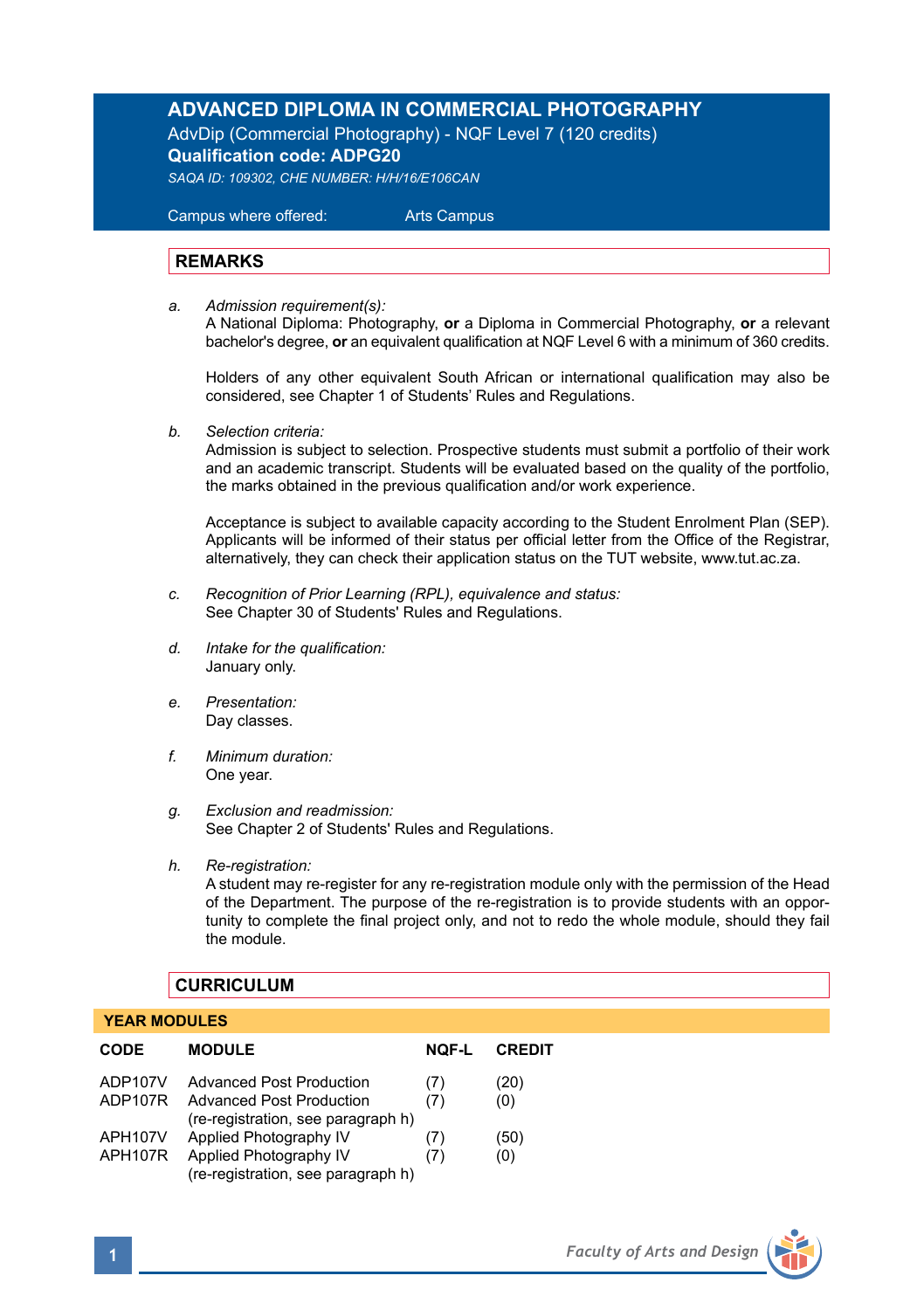| <b>THP107R</b>                     | Theory of Photography IV<br>(re-registration, see paragraph h) | (7) | (0)  |
|------------------------------------|----------------------------------------------------------------|-----|------|
| plus two of the following modules: |                                                                |     |      |
| EPG107V                            | Event Photography                                              | (7) | (10) |
| EPG107R                            | Event Photography                                              | (7) | (0)  |
|                                    | (re-registration, see paragraph h)                             |     |      |
| <b>PPH107V</b>                     | Panoramic Photography                                          | (7) | (10) |
| <b>PPH107R</b>                     | Panoramic Photography                                          | (7) | (0)  |
|                                    | (re-registration, see paragraph h)                             |     |      |
| <b>VID107V</b>                     | Videography                                                    | (7) | (10) |
| <b>VID107R</b>                     | Videography (re-registration, see<br>paragraph h               | (7) | (0)  |
|                                    | TOTAL CREDITS FOR THE QUALIFICATION:                           |     | 120  |

DPG107V Design Research Methods I (7) (20) DPG107R Design Research Methods | (7) (0) (re-registration, see paragraph h) THP107V Theory of Photography IV (7) (10)

# **MODULE INFORMATION (OVERVIEW OF SYLLABUS)**

The syllabus content is subject to change to accommodate industry changes. Please note that a more detailed syllabus is available at the department or in the study guide that is applicable to a particular module. At time of publication, the syllabus content was defined as follows:

# **A**

# **ADVANCED POST PRODUCTION (ADP107V/R) PRACTICAL EVALUATION**

### *(Module custodian: Department of Visual Communication)*

The purpose of this module is to extend the student's scope of knowledge within photographic software applications. It is particularly suitable for continuing professional development through a systematic understanding of advanced photographic software techniques. This module further links with the Applied Photography IV and elective modules to support a professionally compiled portfolio of images. (Total notional time: 200 hours)

### **APPLIED PHOTOGRAPHY IV (APH107V/R) PRACTICAL EVALUATION**

### *(Module custodian: Department of Visual Communication)*

The purpose of this module is to extend the scope and integrated knowledge in the main fields of commercial photography. This module is particularly suitable for continuing professional development through the inculcation of a deep and systematic understanding of both current thinking, practice and technique within areas of commercial photography. The main practical area of expertise is complemented with a choice between two of three electives, namely Event Photography, Panoramic Photography or Videography. A professionally compiled portfolio of images prepared to an advanced commercial standard, forms part of this module outcome. (Total notional time: 500 hours)

## **D**

### **DESIGN RESEARCH METHODS I (DPG107V/R) PROJECT ASSESSMENT** *(Module custodian: Department of Visual Communication)*

This module enables a student to demonstrate an understanding of a range of applied methods of enquiry in the field of photography. Students will be able to demonstrate the ability to identify, analyse, evaluate, critically reflect on and address complex problems, applying evidence-based solutions and theory-driven arguments within a photographic context. Furthermore, students will acquire the ability to develop processes to gather and validate information within the field of photography. (Total notional time: 200 hours)